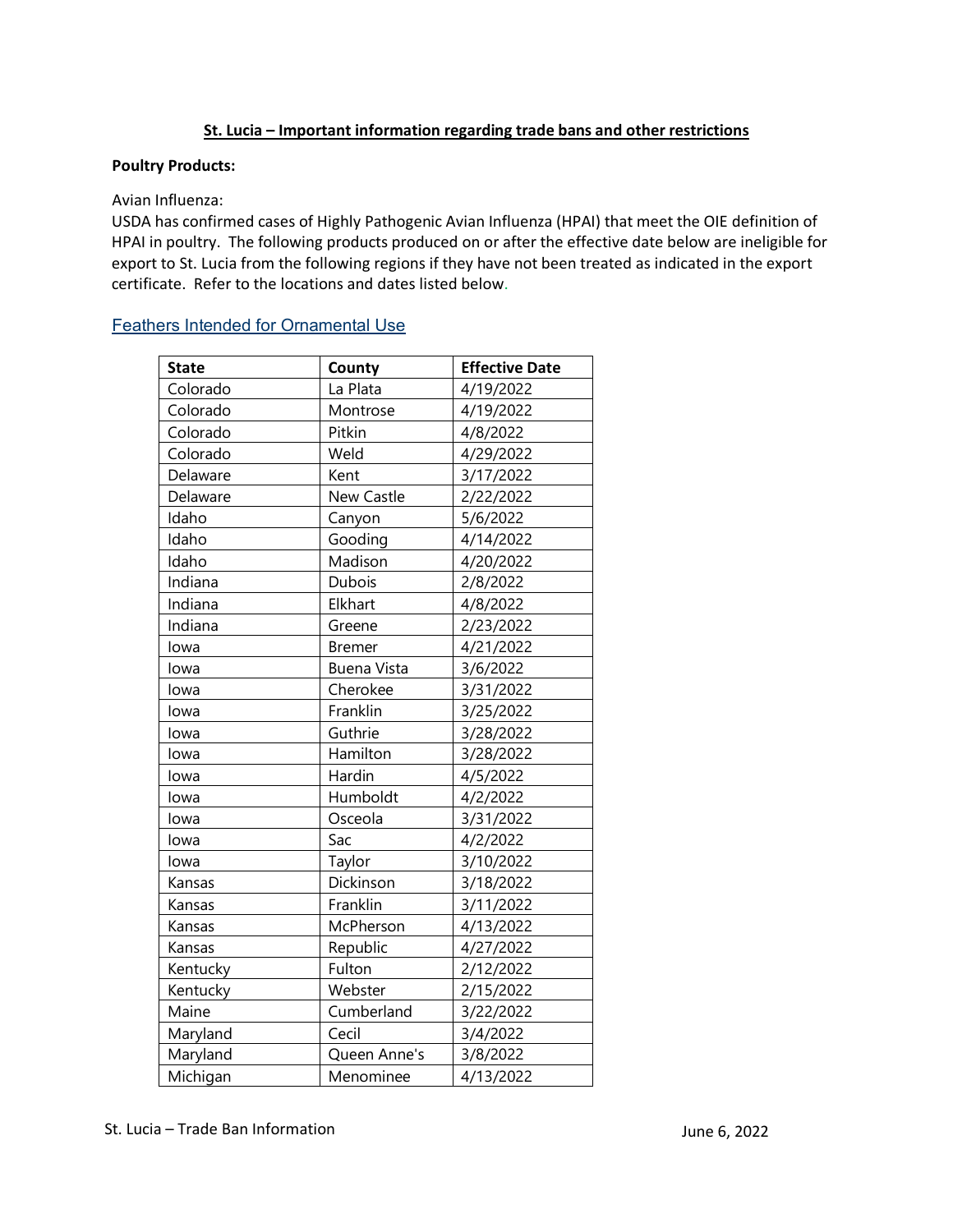| Michigan       | Wexford                | 4/28/2022 |
|----------------|------------------------|-----------|
| Minnesota      | Becker                 | 4/3/2022  |
| Minnesota      | <b>Big Stone</b>       | 4/5/2022  |
|                |                        |           |
| Minnesota      | <b>Blue Earth</b>      | 4/13/2022 |
| Minnesota      | Chisago                | 5/11/2022 |
| Minnesota      | Crow Wing              | 5/10/2022 |
| Minnesota      | Dakota                 | 5/21/2022 |
| Minnesota      | Dodge                  | 4/3/2022  |
| Minnesota      | Kandiyohi              | 3/29/2022 |
| Minnesota      | Lac qui Parle          | 3/29/2022 |
| Minnesota      | Le Sueur               | 4/3/2022  |
| Minnesota      | Lyon                   | 5/3/2022  |
| Minnesota      | Meeker                 | 3/25/2022 |
| Minnesota      | Morrison               | 3/31/2022 |
| Minnesota      | Otter Tail             | 4/8/2022  |
| Minnesota      | Renville               | 4/8/2022  |
| Minnesota      | Stearns                | 3/26/2022 |
| Minnesota      | Swift                  | 4/9/2022  |
| Minnesota      | Todd                   | 4/20/2022 |
| Minnesota      | Waseca                 | 4/5/2022  |
| Minnesota      | <b>Yellow Medicine</b> | 4/12/2022 |
| Missouri       | Dade                   | 4/6/2022  |
| Missouri       | Jasper                 | 3/8/2022  |
| Missouri       | Lawrence               | 3/9/2022  |
| Missouri       | Stoddard               | 3/4/2022  |
| Montana        | Cascade                | 4/7/2022  |
| Montana        | Glacier                | 4/20/2022 |
| Nebraska       | <b>Butler</b>          | 3/22/2022 |
| Nebraska       | Dixon                  | 4/12/2022 |
| Nebraska       | Knox                   | 4/27/2022 |
| New Jersey     | Monmouth               | 5/17/2022 |
| New York       | Monroe                 | 3/29/2022 |
| New York       | Orleans                | 4/5/2022  |
| New York       | Suffolk                | 3/23/2022 |
| North Carolina | Johnston               | 3/29/2022 |
| North Carolina | Wayne                  | 4/2/2022  |
| North Dakota   | Barnes                 | 4/13/2022 |
| North Dakota   | Dickey                 | 3/31/2022 |
| North Dakota   | Kidder                 | 3/29/2022 |
| North Dakota   | LaMoure                | 4/2/2022  |
| North Dakota   | Richland               | 4/21/2022 |
| North Dakota   | Stutsman               | 4/8/2022  |
| Oklahoma       | Sequoyah               | 4/30/2022 |
| Oregon         | Lane                   | 5/17/2022 |
|                | <b>Berks</b>           |           |
| Pennsylvania   |                        | 5/3/2022  |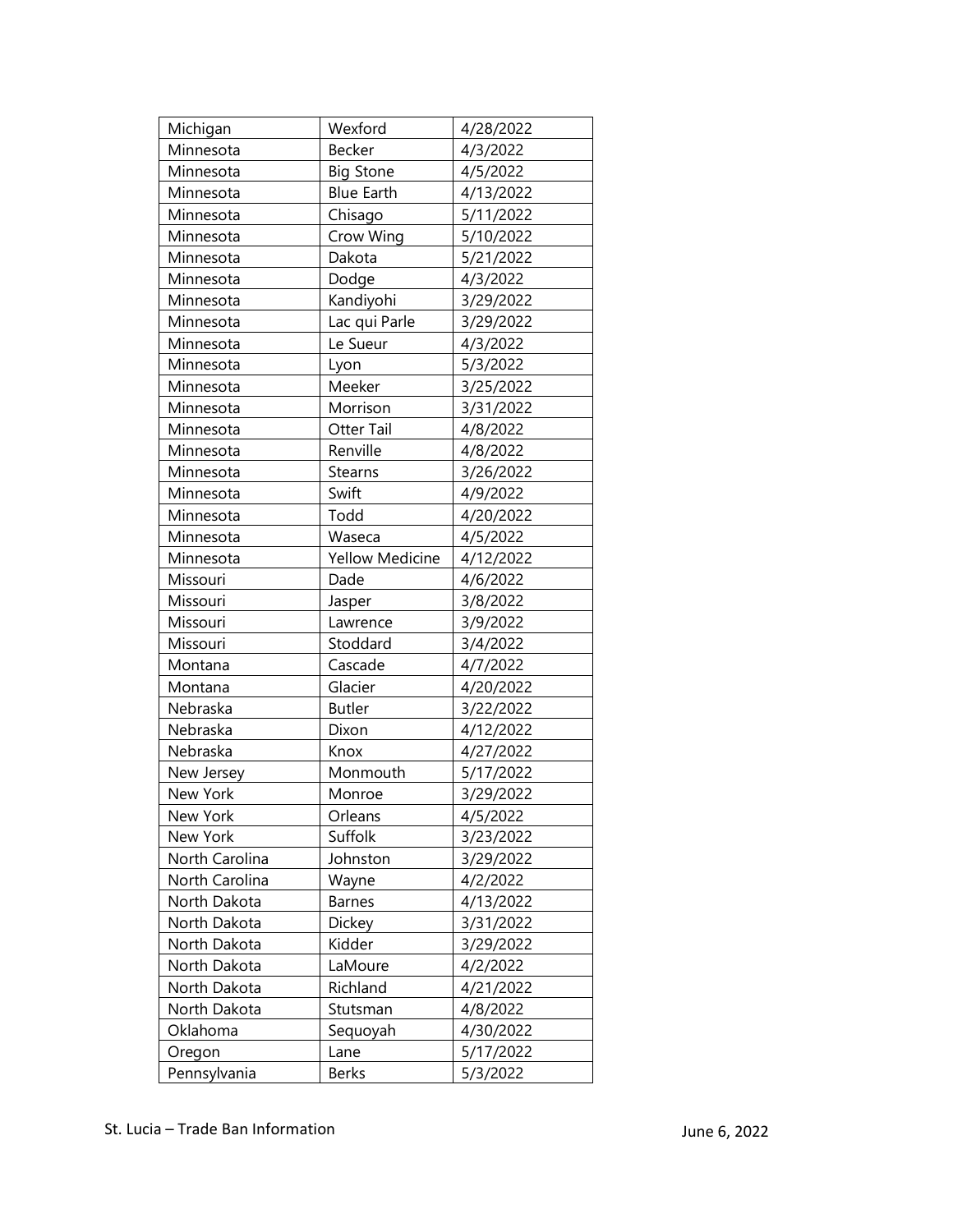| Pennsylvania | Lancaster          | 4/15/2022 |
|--------------|--------------------|-----------|
| South Dakota | Beadle             | 3/22/2022 |
| South Dakota | <b>Bon Homme</b>   | 3/29/2022 |
| South Dakota | <b>Brule</b>       | 3/30/2022 |
| South Dakota | <b>Charles Mix</b> | 3/5/2022  |
| South Dakota | Clark              | 3/27/2022 |
| South Dakota | Codington          | 5/19/2022 |
| South Dakota | Day                | 5/4/2022  |
| South Dakota | Deuel              | 4/13/2022 |
| South Dakota | Edmunds            | 3/23/2022 |
| South Dakota | Faulk              | 4/5/2022  |
| South Dakota | Hanson             | 3/18/2022 |
| South Dakota | Hutchinson         | 3/20/2022 |
| South Dakota | Jerauld            | 3/24/2022 |
| South Dakota | Kingsbury          | 3/18/2022 |
| South Dakota | Lake               | 4/2/2022  |
| South Dakota | McPherson          | 3/27/2022 |
| South Dakota | Spink              | 3/29/2022 |
| South Dakota | Yankton            | 4/9/2022  |
| Texas        | Erath              | 4/2/2022  |
| Utah         | Cache              | 4/25/2022 |
| Washington   | Pacific            | 5/5/2022  |
| Wisconsin    | Barron             | 4/12/2022 |
| Wisconsin    | Jefferson          | 3/14/2022 |
| Wisconsin    | Polk               | 4/15/2022 |
| Wisconsin    | Racine             | 4/7/2022  |